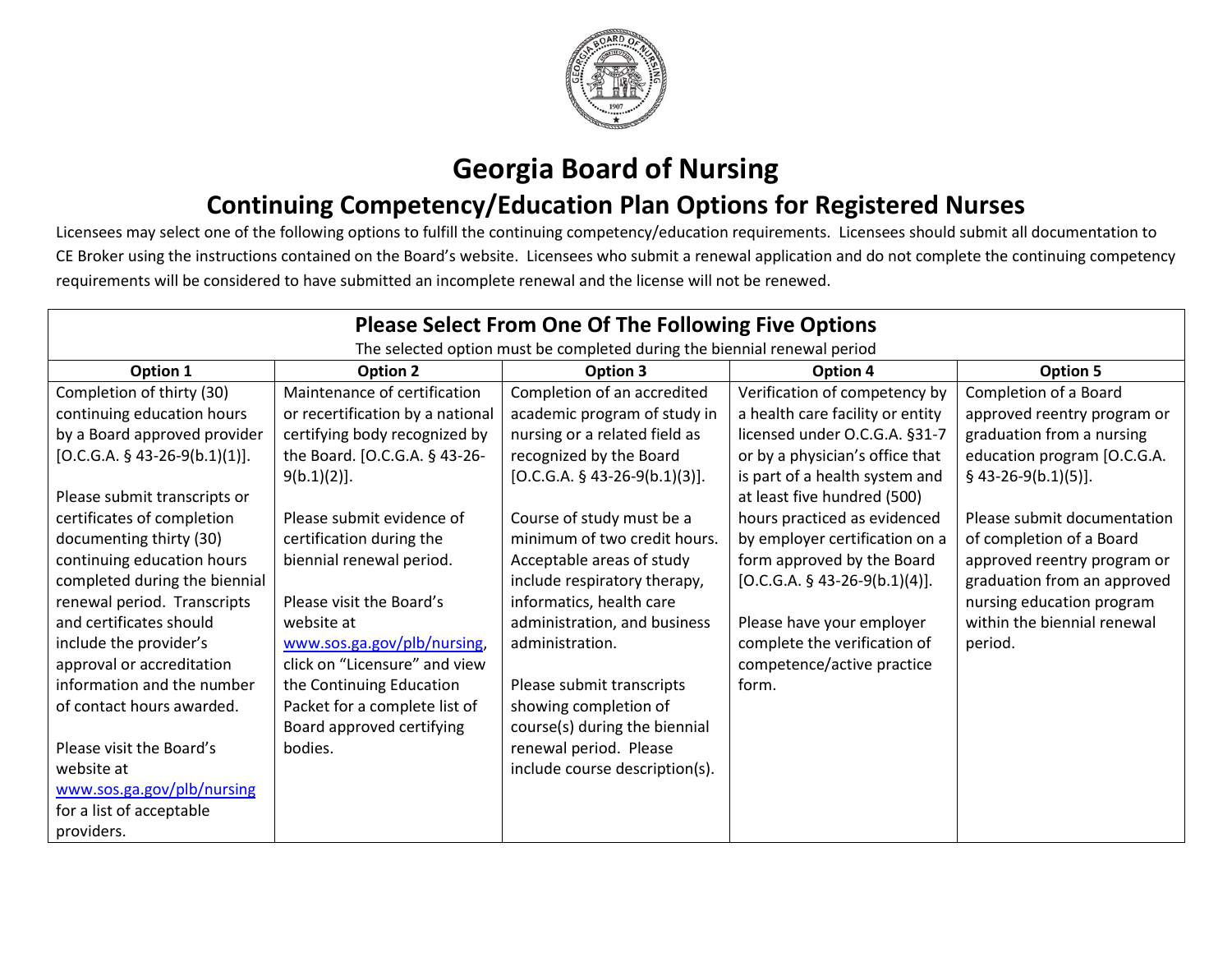

### **Georgia Board of Nursing Acceptable Providers for Continuing Education for Registered Nurses or Licensed Practical Nurses**

Acceptable continuing education may be taken in a conventional classroom setting, through online courses, professional journals, correspondence or independent study.

1. Any provider, recognized by a national credentialing body, offering certification in the licensed nurse's specialty area of practice.

Examples of National Nurse Credentialing/Certification bodies include but are not limited to:

- American Nurses Credentialing Center Commission on Certification (ANCC)
- Oncology Nursing Certification Corporation (ONCC)
- Board of Certification for Emergency Nursing (BCEN)

2. Any provider, recognized by a national credentialing body, recognized by the Georgia Board of Nursing in Rule 410-12-.12, offering certification to advanced practice nurses.

Examples of National Nurse Credentialing/Certification bodies include but are not limited to:

- American Nurses Credentialing Center Commission on Certification
- American Midwifery Certification Board
- National Board on Certification and Recertification of Nurse Anesthetists

3. Georgia Nurses Association ("GNA"), including offerings given by the GNA Continuing Education Provider/Approver Unit. Information regarding the Georgia Nurses Association can be found at:

[www.georgianurses.org](http://www.georgianurses.org/)

4. Area Health Education Centers (AHEC) in Georgia or any state AHEC that is a member of the National AHEC Organization. Information on Georgia AHEC can be found at: www.gru.edu/ahec

- 5. American Nurses Association (ANA), or ANY ANA affiliated state nurses association provider/approver unit
	- ANA [www.nursingworld.org](http://www.nursingworld.org/)
	- GNA [www.georgianurses.org](http://www.georgianurses.org/)
- 6. National League for Nursing (NLN)
	- [www.nln.org](http://www.nln.org/)
- 7. National Council of State Boards of Nursing (NCSBN)

[www.ncsbn.org](http://www.ncsbn.org/)

8. Employer sponsored continuing education programs having a minimum of one course objective. Unless the program is accredited through one of the other bodies mentioned on this document, employer sponsored continuing education may only be used for up to 50% of total contact hours.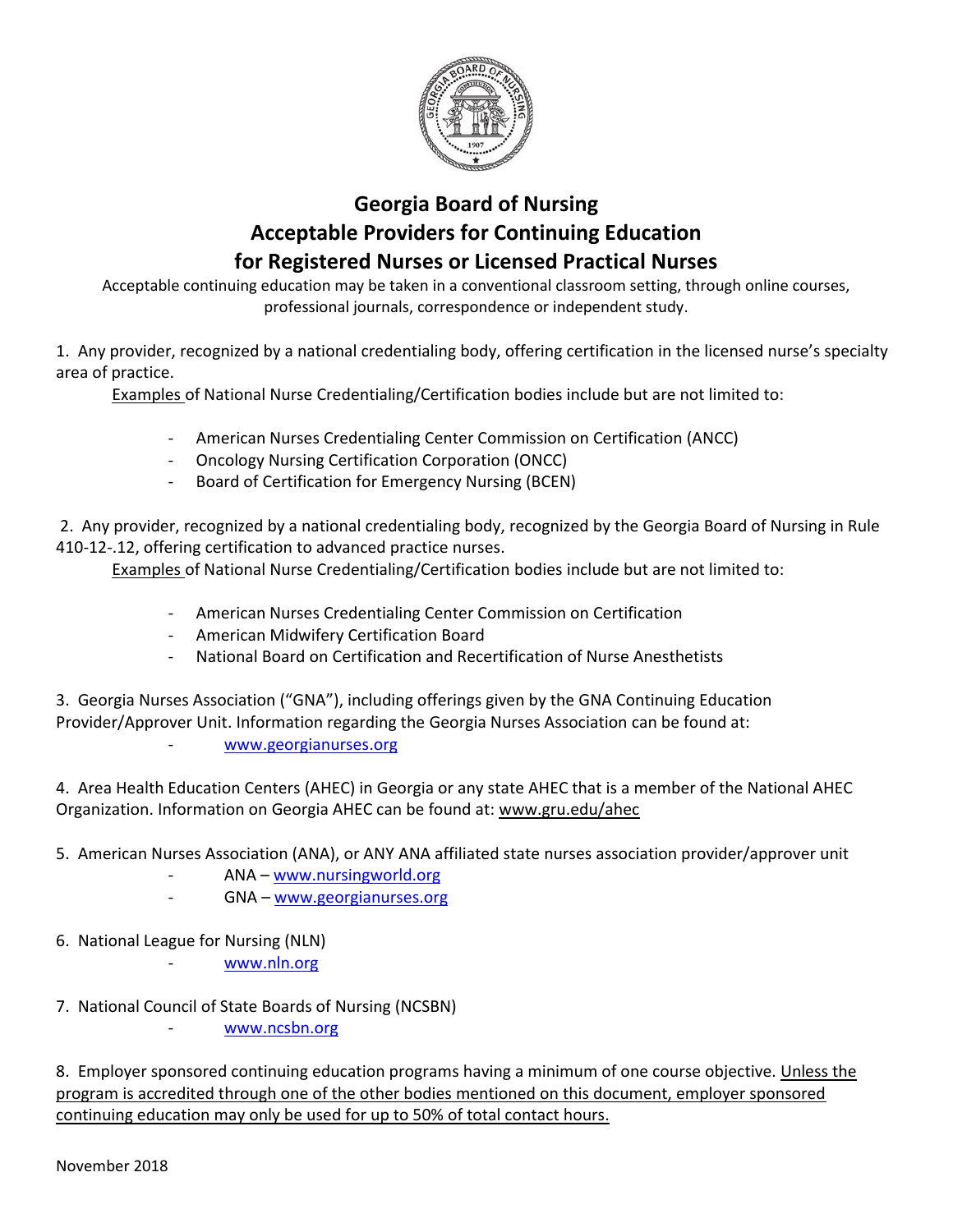9. Any provider of professional continuing education for health care professionals.

Examples include offerings related to specialty areas of nursing practice such as research, case management, health policy, forensics, mental health, or complementary alternative therapies offered by bodies including but not limited to:

- Commission for Case Manager Certification (CCMC)
- Healthcare Quality Certification Board (HQCB)
- American Legal Nurse Consultant Certification Board (ALNCCB)

10. Professional Journals (i.e. *The American Journal of Nursing*, *Nursing 2013*, *Nursing Management* and *The Nurse Practitioner*) offering continuing education approved by appropriate bodies including but not limited to:

- American Nurses Credentialing Center (ANCC) www.nursingworld.org/ancc
- American Association of Critical Care Nurses (AACN) www.aacn.org
- 11. Any provider recognized by another state board of nursing within the United States.

#### **Activities NOT accepted as Continuing Education**

Offerings designed for lay persons

Offerings less than 30 minutes in duration

On-the-job orientation

On-the-job training related to new policies, procedures or equipment

Other educational activities not sufficiently professional in character to reasonably qualify as continuing education.

#### **Definition of Continuing Education Units and Contact Hours**

The Georgia Board of Nursing accepts either contact hours or CEUs (in any combination) to fulfill the continuing education requirements of O.C.G.A. §43-26-9(b.1)(1)

- One Contact Hour is equal to 60 minutes of instruction.
- 0.1 CEU is equal to 60 minutes of Instruction.
- 1 CEU is equal to ten hours of instruction.

#### **Submitting Documentation of Completion of Continuing Competency Activities**

**Licensees Submitting Documentation for Licensure Renewal** - Documentation of completion of continuing competency activities should be submitted to CE Broker [\(www.cebroker.com](http://www.cebroker.com/)) using the instructions contained on the Board's website [\(www.sos.ga.gov/plb/nursing\)](http://www.sos.ga.gov/plb/nursing).

**Applicants for Reinstatement of Licensure -** Documentation should be submitted to your licensing analyst.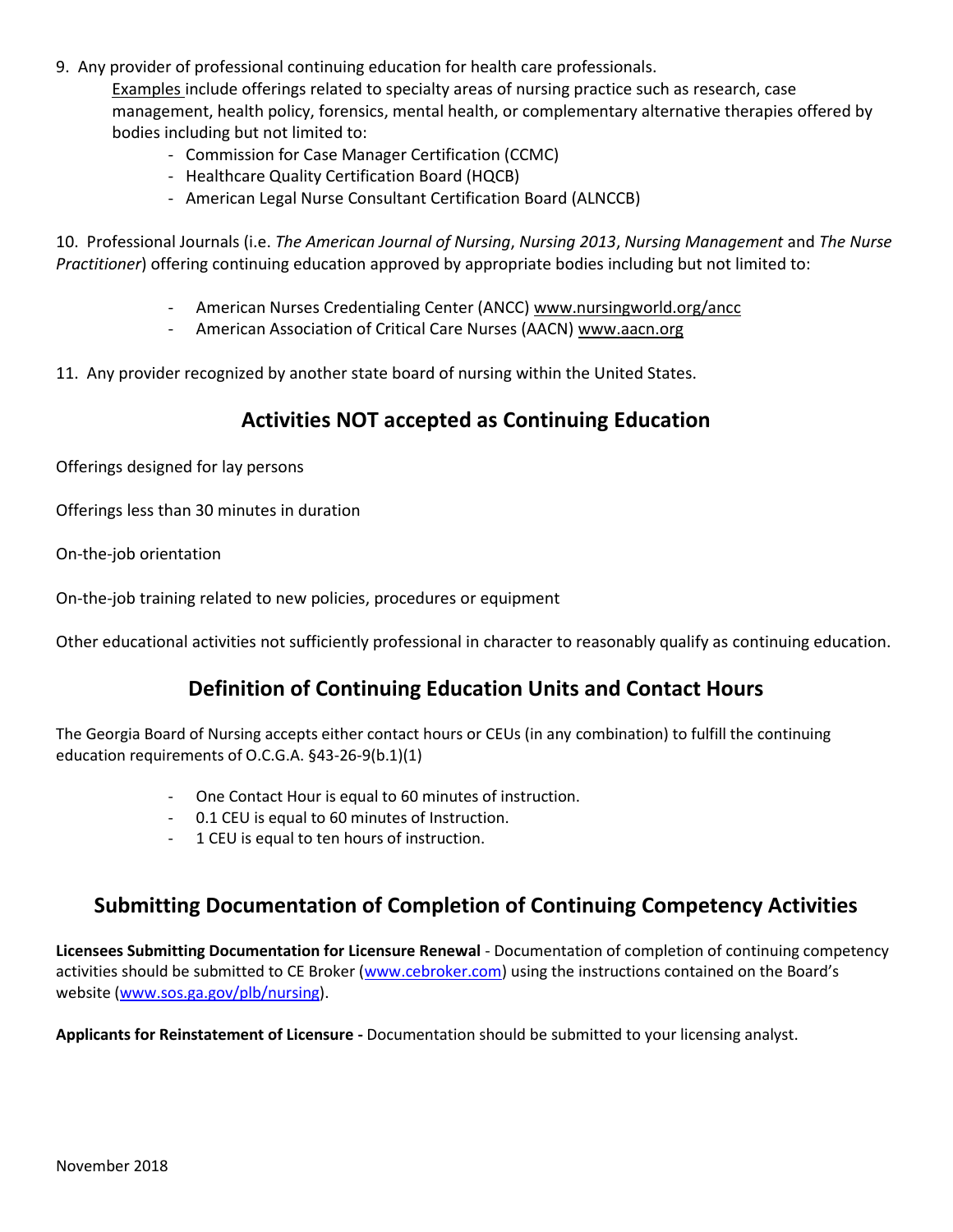

# **Georgia Board of Nursing Continuing Competence – Evidence of Active Nursing Practice For Use By Registered Nurses Only**

O.C.G.A. § 43-26-9(b.1)(4) provides that applicants for licensure renewal as a registered nurse may submit verification of competency by a health care facility or entity licensed under O.C.G.A. §31-7 or by a physician's office that is part of a health system. The licensee must have practiced at least five hundred (500) hours during the biennial renewal period and the employer must complete the certification form below.

| Name                                                                                                              | License Number                          |  |  |  |
|-------------------------------------------------------------------------------------------------------------------|-----------------------------------------|--|--|--|
| I certify that the above licensee has worked at least five hundred (500) hours during the period of               |                                         |  |  |  |
| (MMYY) through __________                                                                                         | (MMYY) and has performed his/her duties |  |  |  |
| competently.                                                                                                      |                                         |  |  |  |
| As the employer/employer representative, I verify that the facility or entity is licensed under O.C.G.A. §31-7 or |                                         |  |  |  |
| is a physician's office that is part of a health system.                                                          |                                         |  |  |  |
| Employer/Representative Name                                                                                      | Date                                    |  |  |  |
| Employer/Represenative Signature                                                                                  | Title                                   |  |  |  |
| Name of Company                                                                                                   |                                         |  |  |  |
| Telephone                                                                                                         | Email                                   |  |  |  |

You may also find it helpful to use this link [\(http://dch.georgia.gov/gamap2care%C2%AE-find-facility\)](http://dch.georgia.gov/gamap2care%C2%AE-find-facility) to visit the website for the Georgia Department of Community Health. At that site, use the "Find a Facility" search tool to search for licensed health care related facilities licensed by that agency. If your facility is not licensed under O.C.G.A. § 31-7 and is not included on that site, you may not use Option Four to satisfy the continuing competency requirements.

Employees of the Georgia Department of Public Health may use this form to satisfy Option Four of the continuing competency requirements.

For licensees completing the license renewal process, this form should be submitted to CE Broker (www.cebroker.com) using the instructions contained on the Board's website ([www.sos.ga.gov/plb/nursing\)](http://www.sos.ga.gov/plb/nursing).

November 2018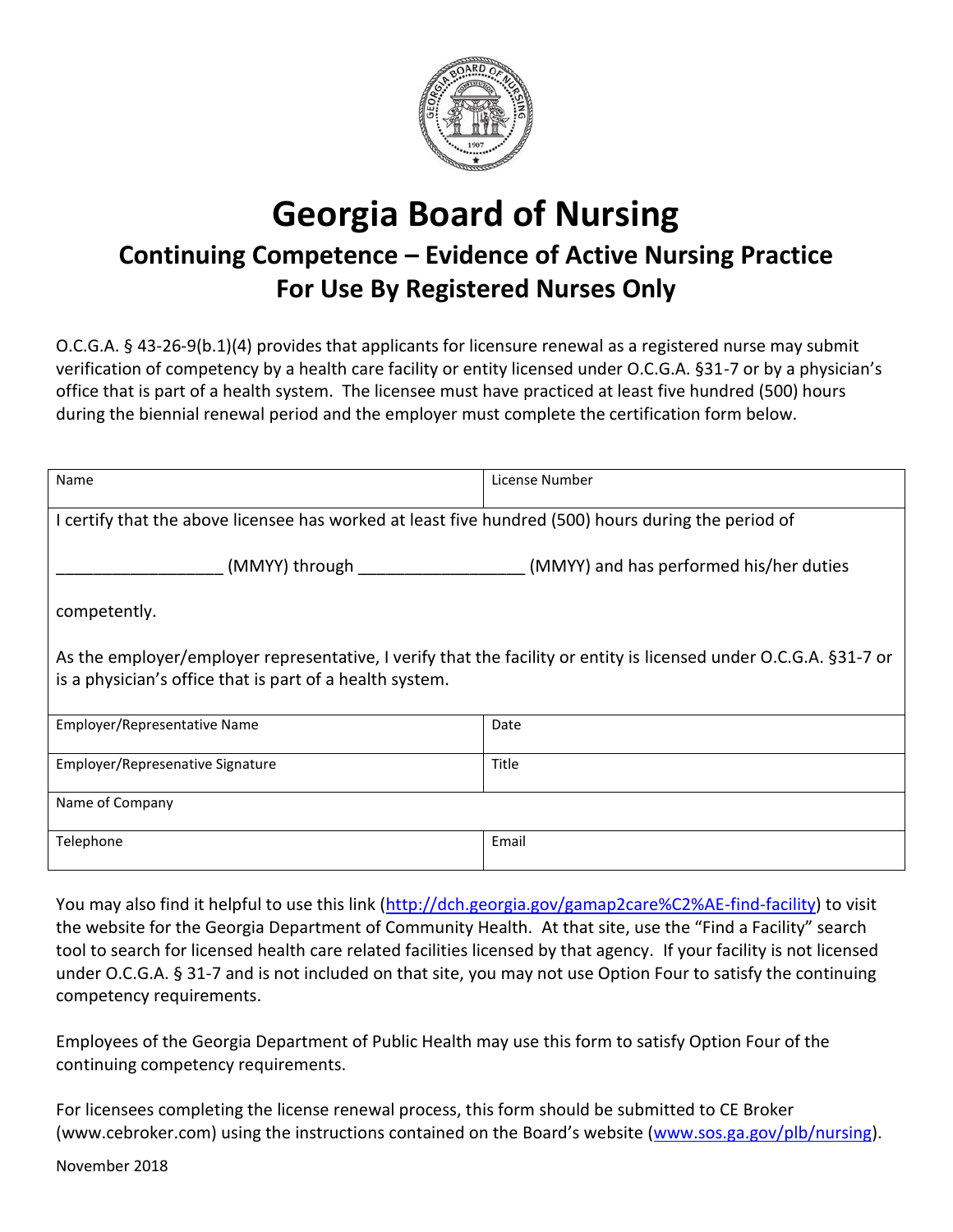*Georgia* B o a r d O f N u r s i n g

### **Certifying Bodies Accepted to Satisfy Option Two**

The Board recognizes the certifications from the following national certifying bodies to satisfy the licensure renewal requirements in O.C.G.A. § 43-26-9(b.1)(2).

November 2018 American Academy of Nurse Practitioners American Association of Critical Care Nurses Certification Corporation American Association of Nurse Anesthetists American Board of Neuroscience Nursing American Board for Occupational Health Nurses American Board of Perianesthesia Nursing Certification (ABPANC) Accreditation Board for Specialty Nursing Certification (ABSNC) (formerly the American Board of Nursing Specialties (ABNS) Accreditation Council) American Board of Transplant Certifications (ABTC) – Certified Clinical Transplant Coordinator and Certified Clinical Transplant Nurse American Holistic Nurses Certificating Center American Legal Nurse Consultant Certification Board American Midwifery Certification Board American Nurses Credentialing Center Commission on Certification American Society of Plastic and Reconstructive Surgical Nurses Board of Certification of Emergency Nursing (CEN) Certification Board of Infection Control and Epidemiology Certifying Board of Gastroenterology Nurses and Associates Commission on Nurse Certification Competency and Credentialing Institute Dermatology Nursing Certification Board (DNCB) HIV/ AIDS Nursing Certification Board Hospice and Palliative Credentialing Center Intravenous Nurses Certification Corporation Medical-Surgical Nursing Certification Board (MSNCB) Certified Medical-Surgical Registered Nurse (CMSRN) Multiple Sclerosis Nurses International Certification Board National Alliance of Certified Legal Nurse Consultants (NACLNC) National Association for Healthcare Quality (CPHQ) National Association of Nurse Practitioners in Women's Health (NPWH) National Board of Certification of School Nurses National Board on Certification and Recertification of Nurse Anesthetists National Board for Certification of School nurses, Inc. National Certification Board for Diabetes Educators National Certification Board of Pediatric Nurse Practitioners and Nurses National Certification Corporation National Certifying Board for Ophthalmic Registered Nurses National Commission for Certifying Agencies (NCCA) National League for Nursing Certified Nurse Educator Nephrology Nursing Certification Commission Oncology Nursing Certification Corporation